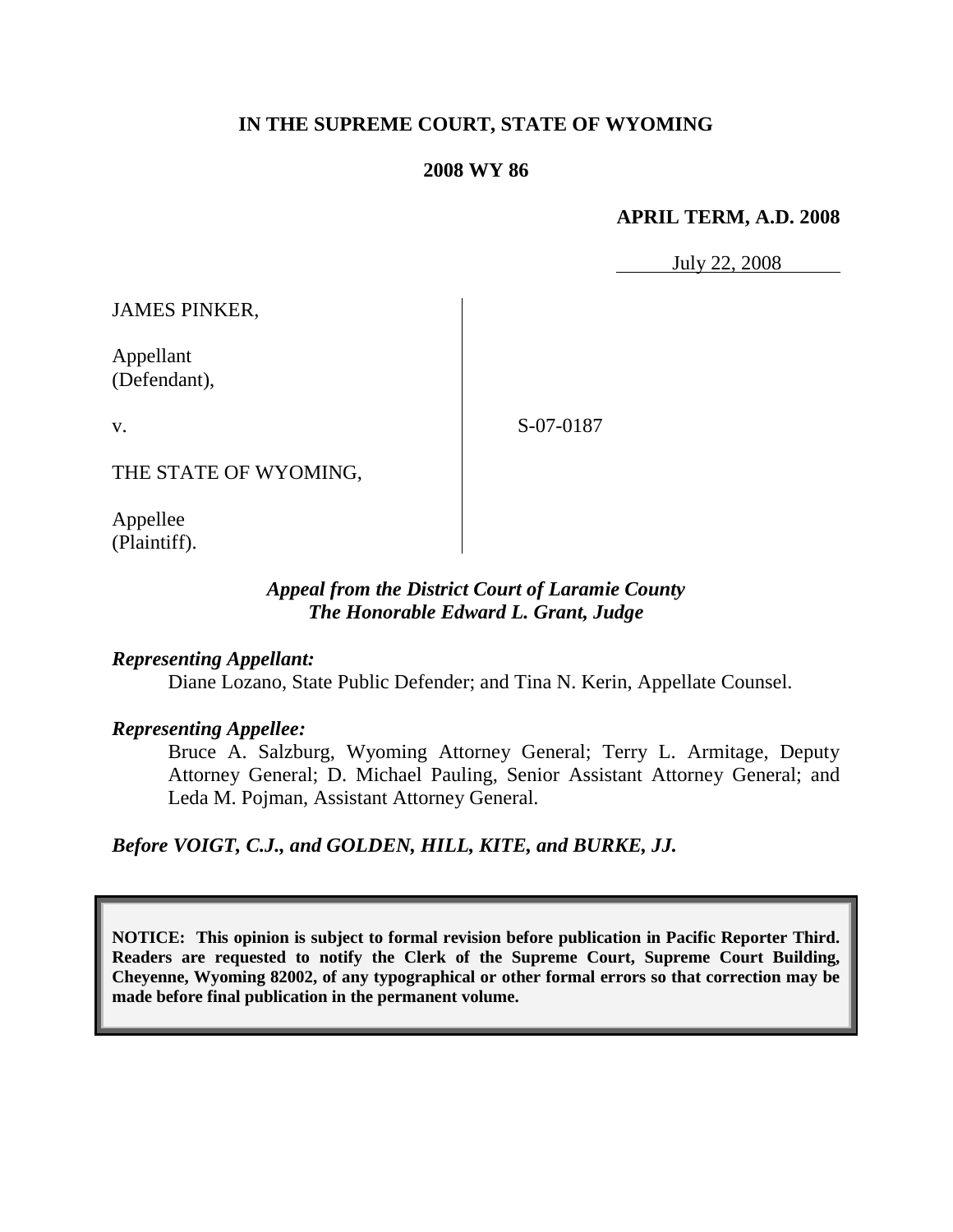### **HILL,** Justice.

[¶1] Appellant, James Pinker (Pinker), entered a plea of guilty to a violation of Wyo. Stat. Ann. § 6-2-502(a)(i) (LexisNexis 2007).<sup>1</sup> On July 22, 2006, Pinker inflicted injuries on his two-month-old daughter which caused her serious, permanent, and disabling injuries. Pinker was sentenced to be imprisoned for six to eight years. In addition, he was also ordered to complete restitution to the Office of Healthcare Financing (OHCF), care of ACS Third Party Liability, in the amount of \$156,671.92. That was the amount of Medicaid benefits that had been paid on behalf of his daughter as of the date the presentence report prepared in Pinker"s case was completed. The presentence report also provided the court with verification that OHCF was "subrogated to the rights of [Pinker"s daughter] with respect to any claim that … she may have arising from the accident or incident and this subrogation extends to all Medicaid funds paid or to be paid on account of her injuries, and OHCF must be reimbursed for those amounts." It is this provision of the sentence imposed in this case that commands our attention in this appeal, as well as Pinker's assertion that the district court's oral pronouncements concerning restitution conflict with the written sentence.

### **ISSUES**

[¶2] Pinker raises these issues:

 $\overline{a}$ 

I. Is the district court"s oral pronouncement of restitution controlling, and an illegal sentence?

II. Did the district court exceed its statutory authority in awarding restitution to the Office of Healthcare Financing, as that entity is not a "victim" as defined by statute?

The State conforms its statement of the issues to those raised by Pinker.

<sup>1</sup> **§ 6-2-502. Aggravated assault and battery; penalty.**

**<sup>(</sup>a) A person is guilty of aggravated assault and battery if he:**

**<sup>(</sup>i) Causes serious bodily injury to another intentionally, knowingly or recklessly under circumstances manifesting extreme indifference to the value of human life**;

<sup>(</sup>ii) Attempts to cause, or intentionally or knowingly causes bodily injury to another with a deadly weapon;

<sup>(</sup>iii) Threatens to use a drawn deadly weapon on another unless reasonably necessary in defense of his person, property or abode or to prevent serious bodily injury to another; or

<sup>(</sup>iv) Intentionally, knowingly or recklessly causes bodily injury to a woman whom he knows is pregnant.

**<sup>(</sup>b) Aggravated assault and battery is a felony punishable by imprisonment for not more than ten (10) years.** [Emphasis added.]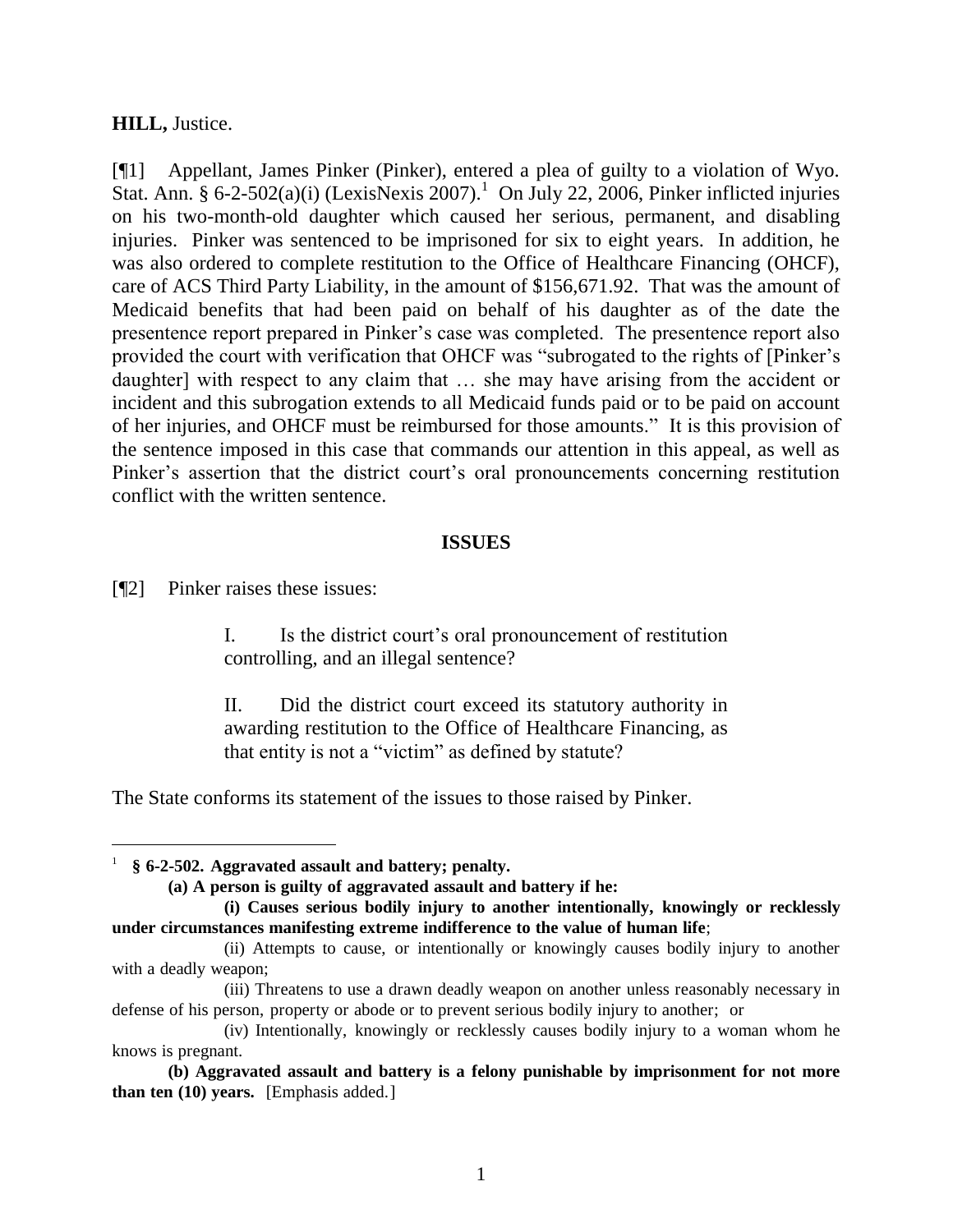### **FACTS AND PROCEEDINGS**

[¶3] From the outset of these proceedings, it was evident that Pinker intended to enter a plea of guilty to the charge against him. On February 16, 2007, Pinker entered a plea of guilty, as planned. Pinker gave a factual basis for his plea, but the State was not satisfied with the accuracy of that recitation because Pinker tended to minimize his culpability. The State gave a recitation of the facts it intended to prove at trial, if necessary. Those facts consisted mainly of conflicting statements given by Pinker to police investigators that were considerably more incriminating than the recitation of facts he owned up to, at his final arraignment. It was agreed that between those two versions of the events of July 22, 2006, the district court had a factual basis adequate to support the plea of guilty.

[¶4] A bit of background about Pinker is pertinent to this discussion, so as to provide context for the issues presented by the appeal. Pinker was born in 1987 and was 19 years of age at the time of his crime. He had legal and substance abuse difficulties throughout his teenage years, and his problems were addressed in both criminal and juvenile courts. He did manage to graduate from high school in 2005, but only with special assistance. He held a few menial jobs both during and after high school, for short periods of time. He was working at a local truck stop at the time of sentencing in this case. Pinker and his wife of a few months lived in a small apartment with their infant daughter. Pinker's wife did not work, but rather cared for the child most of the time, unless Pinker was not working. On the date of the crime, July 22, 2006, Pinker was at home with the child. He received a call from his employer requiring him to come to work to perform mandatory overtime. He was in the process of getting ready to take the child to a care-giver when the incident that led to her injuries occurred. On July 23, 2006, Pinker and his wife took the child to the local hospital because of the symptoms she was exhibiting. The child was examined and released to return home with her parents. Pinker did not reveal to hospital personnel what had happened at home (i.e., that he had dropped her on her head – either accidentally or intentionally). The child"s condition worsened over the next 24 hours, and on July 24, 2006, Pinker again presented her at the local hospital for treatment. The child was flown to Denver where she was treated for traumatic head injury (nonaccidental, but consistent with child abuse). The child was in foster care at the time of the proceedings in this case.

[¶5] The plea agreement was summarized at Pinker"s guilty plea proceeding. Also, a detailed written statement of the provisions of the plea agreement was filed with the district court prior to those proceedings:

#### **PLEA AGREEMENT**

PURSUANT to Rule 11 of the Wyoming Rules of Criminal Procedure, the above referenced parties have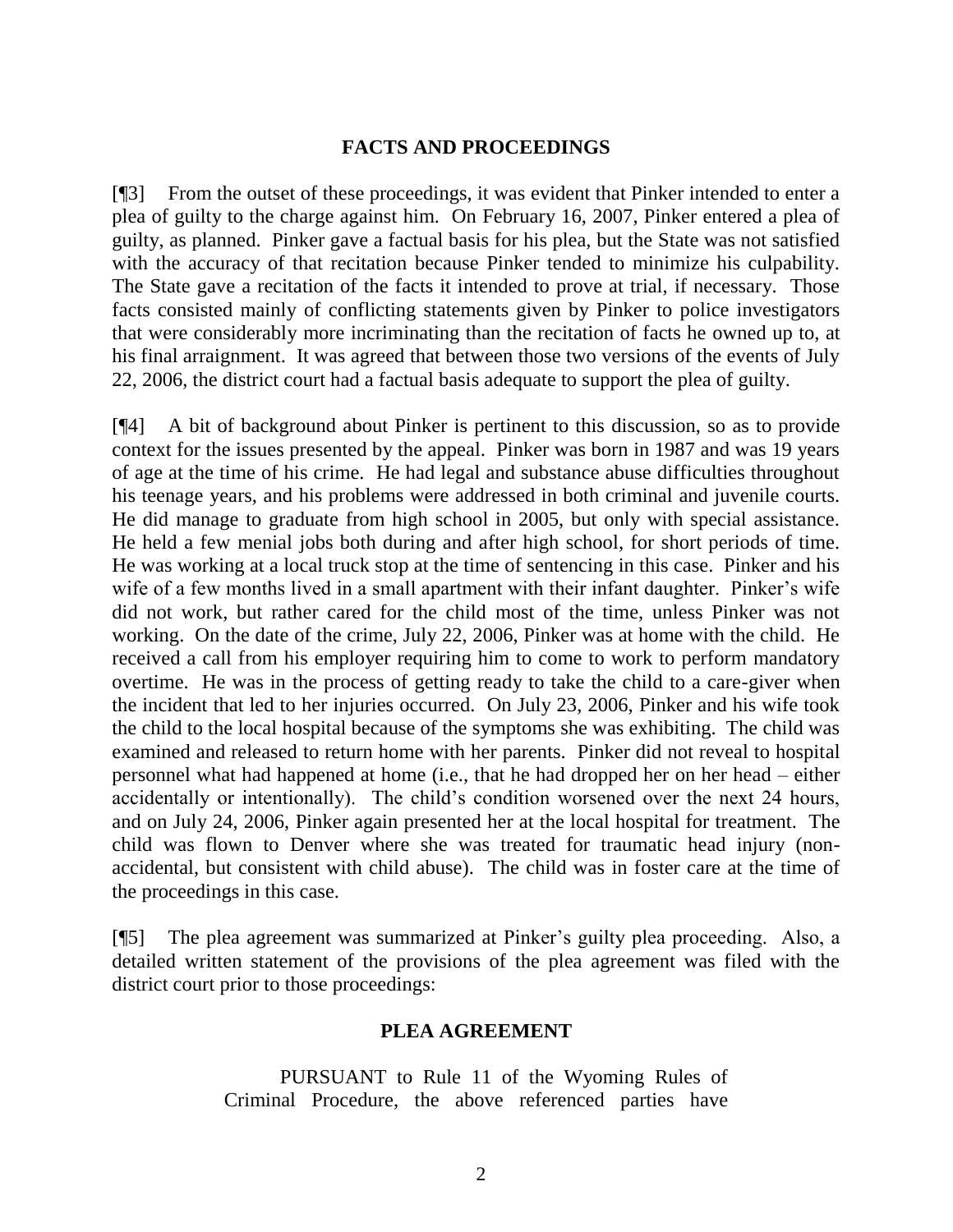entered into the following agreement as it concerns the disposition of the criminal charges filed in this Docket.

The State of Wyoming, represented by Assistant District Attorney Tillie Routh, and the above named Defendant **JAMES PINKER**, represented by Diane Lazano, concerning the disposition of the criminal charges contained in the above referenced docket, agrees as follows:

THE DEFENDANT hereby agrees to plead guilty to the following counts as set forth in the Citation, Information or Amended Information filed in this matter:

**THE DEFENDANT agrees to plead guilty to the charge of Aggravated Assault, serious bodily injury, as charged in Count I of the Information filed herein, in violation of W.S. § 6-2-502(a)(i).**

FURTHER, the Defendant expressly agrees to provide a complete and truthful factual basis for all charges subject to this agreement and further understands the Court may not accept this agreement or any sentence recommendation made by either party.

THE STATE OF WYOMING agrees that if the DEFENDANT fully and completely satisfies the requirements set forth above, the STATE OF WYOMING shall make the following sentencing recommendations to the court:

**1. As to Count 1, a sentence not less than eight (8) nor more than ten (10) years, with a referral to Boot Camp.**

FAILURE of the Defendant to respond to this offer 20 days prior to the date of trial will be considered by the State as a rejection and as a result the offer will be rescinded.

IN THE EVENT that the Defendant accepts the State"s offer, THE DEFENDANT agrees and understands that by entering this agreement and by entering the above plea(s) that the Defendant is giving up the right to a trial in this/these matters, the right to call and confront witness(es) in said trial,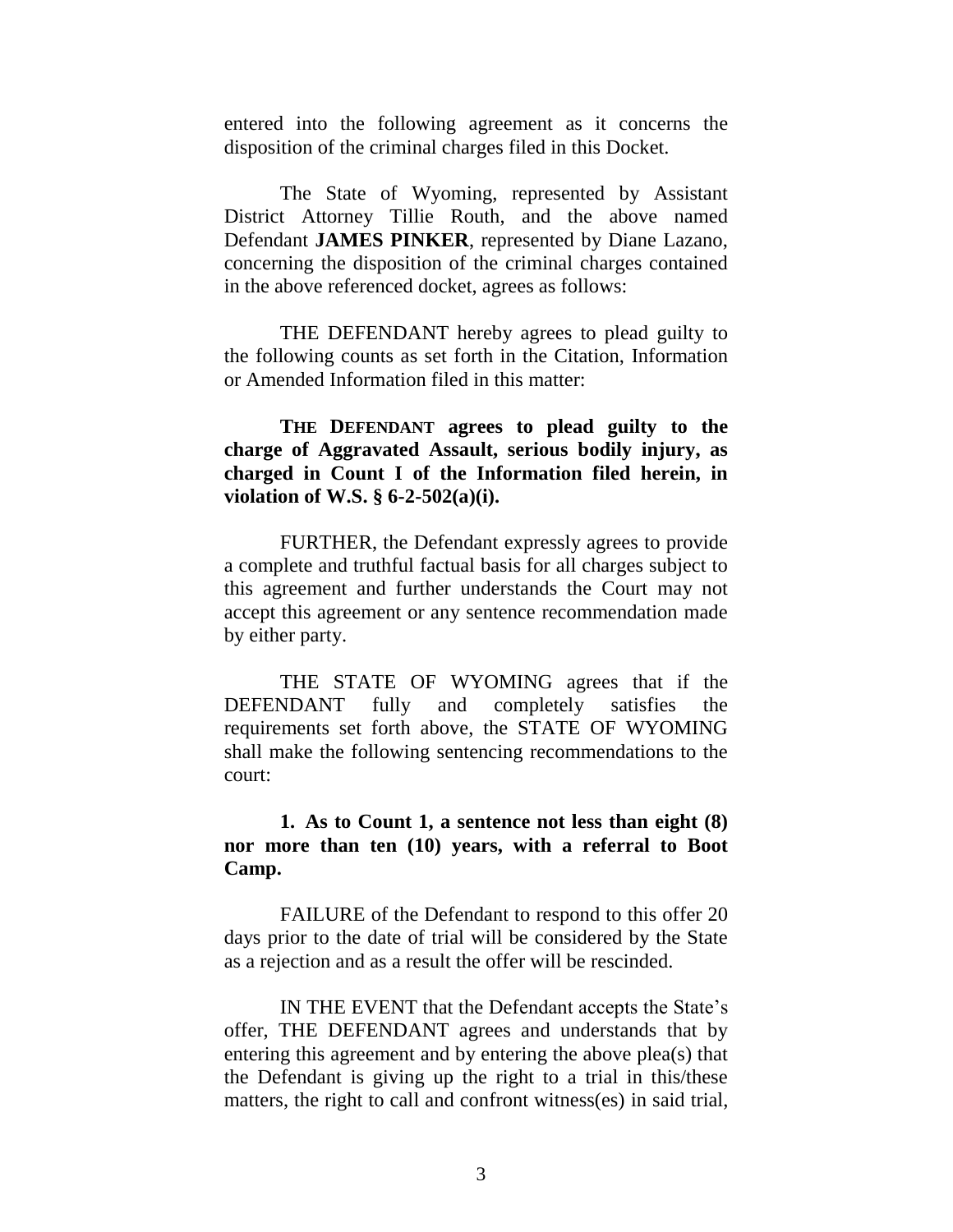the right to remain silent as to a factual basis for this matter or as to any Pre-Sentence Investigation Report required in this matter, and the right to appeal any charges, means by which the evidence/statements were obtained, and defects in charging documents or jurisdiction.

THE DEFENDANT agrees and understands that the Defendant is responsible for restitution for all victims of the Defendant's actions, including victims of any dismissed or uncharged incidents referenced above. The Defendant agrees and understands regardless of any other provision of the agreement the State shall request restitution for these victims and the Court shall order the Defendant to pay restitution as the Court deems appropriate.

THE DEFENDANT agrees and understands that the attorney for the State, as an officer of the Court, is required to correct any factual mistake or misrepresentation made to the Court and to inform the Court of any omission of criminal history or bond violations or violations of law which occur while Sentencing in this matter was pending.

THE DEFENDANT understands and agrees that the Court is not in any way bound by this recommendation and that the Court may sentence the Defendant otherwise within the maximum penalties provided by law.

THE DEFENDANT understands and agrees that in the event the Court chooses to disregard the proposed plea agreement the Defendant may **NOT** withdraw the plea(s) entered.

THE DEFENDANT understands and agrees to obey all laws and any bond conditions to which the Defendant is subject while he is released from custody pending sentencing. The DEFENDANT agrees that any violation of this agreement or bond may entitle the State to withdraw its sentencing recommendation and that the Defendant shall **NOT** be allowed to withdraw the plea(s) entered. [Emphases in original.]

[¶6] We do not consider the above-form a model. However, with a little thoughtful editing and attention to detail, it is certainly a workable starting place and a vast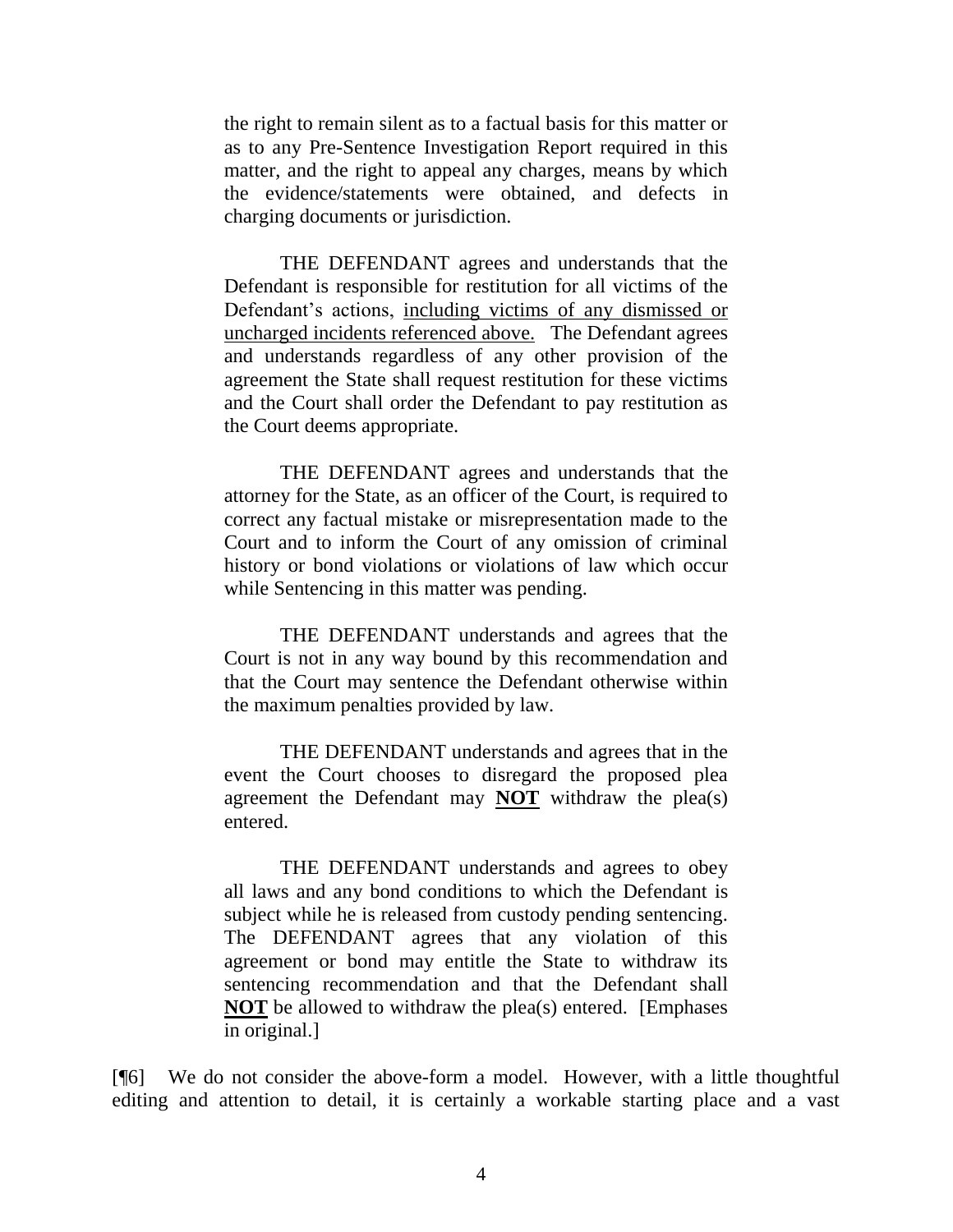improvement over an informal oral agreement. The agreement was signed by a representative of the district attorney"s office, by Pinker"s attorney, and by Pinker. A presentence report (PSR) was prepared and its author questioned the appropriateness of Pinker being sent to Boot Camp, as provided in the Plea Agreement. At sentencing, the district attorney stood by its commitment to recommend Boot Camp as part of the sentence. Pinker objected to the PSR on the basis that the remarks/recommendations made by its author went beyond the scope of the information that is appropriate in a PSR. See W.R.Cr.P.  $32(a)(2)$ .<sup>2</sup> As a remedy, Pinker asked that the affidavit of probable cause included in the PSR be disregarded by the trial court, that the trial court disregard the PSR"s questioning of the gravamen of the plea agreement, and that the district court cause a copy of the transcript of the guilty plea proceeding be attached to the PSR. The district court granted relief as to that last item, and a copy of the guilty plea proceedings is attached to the PSR in the record on appeal.

## **Effect of Oral Pronouncement**

 $\overline{a}$ 

[¶7] Pinker claims that the restitution portion of the sentence, as written in the sentencing order, is an illegal sentence because it is inconsistent with, and irreconcilably in conflict with, the oral pronunciation of the sentencing court made at the sentencing hearing. A long-recognized rule of this Court is that where there is conflict between the sentence as articulated at sentencing, and the written sentence, the oral sentence prevails. The determination of whether a sentence is illegal is a question of law, which we review *de novo. Barnes v. State,* 2008 WY 6, ¶ 11, 174 P.3d 732, 736 (Wyo. 2008).

[¶8] At the guilty plea proceedings, the district court indicated that it was uncertain as to what the amount of restitution would be, because the victim"s treatment was on-going and would last as long as she lived. At the time the district court rendered its oral sentence, it had a report available to it indicating that restitution up to that point appeared to be about \$156,000.00, but would probably go higher. Although the sentencing court and the parties appeared to be in agreement that it was very unlikely that Pinker would

<sup>&</sup>lt;sup>2</sup> (2) Report. -- The report of the presentence investigation shall contain:

<sup>(</sup>A) Information about the history and characteristics of the defendant, including prior criminal record, if any, financial condition, and any circumstances affecting the defendant's behavior that may be helpful in imposing sentence or in the correctional treatment of the defendant;

<sup>(</sup>B) Verified information stated in a nonargumentative style containing an assessment of the financial, social, psychological, and medical impact upon, and cost to, any individual against whom the offense has been committed and attaching a victim impact statement as provided in W.S. 7-21-103 if the victim chooses to make one in writing. In any event the report shall state that the victim was advised of the right to make such a statement orally at the defendant' s sentencing or in writing. If the victim could not be contacted, the report shall describe the efforts made to contact the victim;

<sup>(</sup>C) Unless the court orders otherwise, information concerning the nature and extent of nonprison programs and resources available for the defendant; and

<sup>(</sup>D) Such other information as may be required by the court.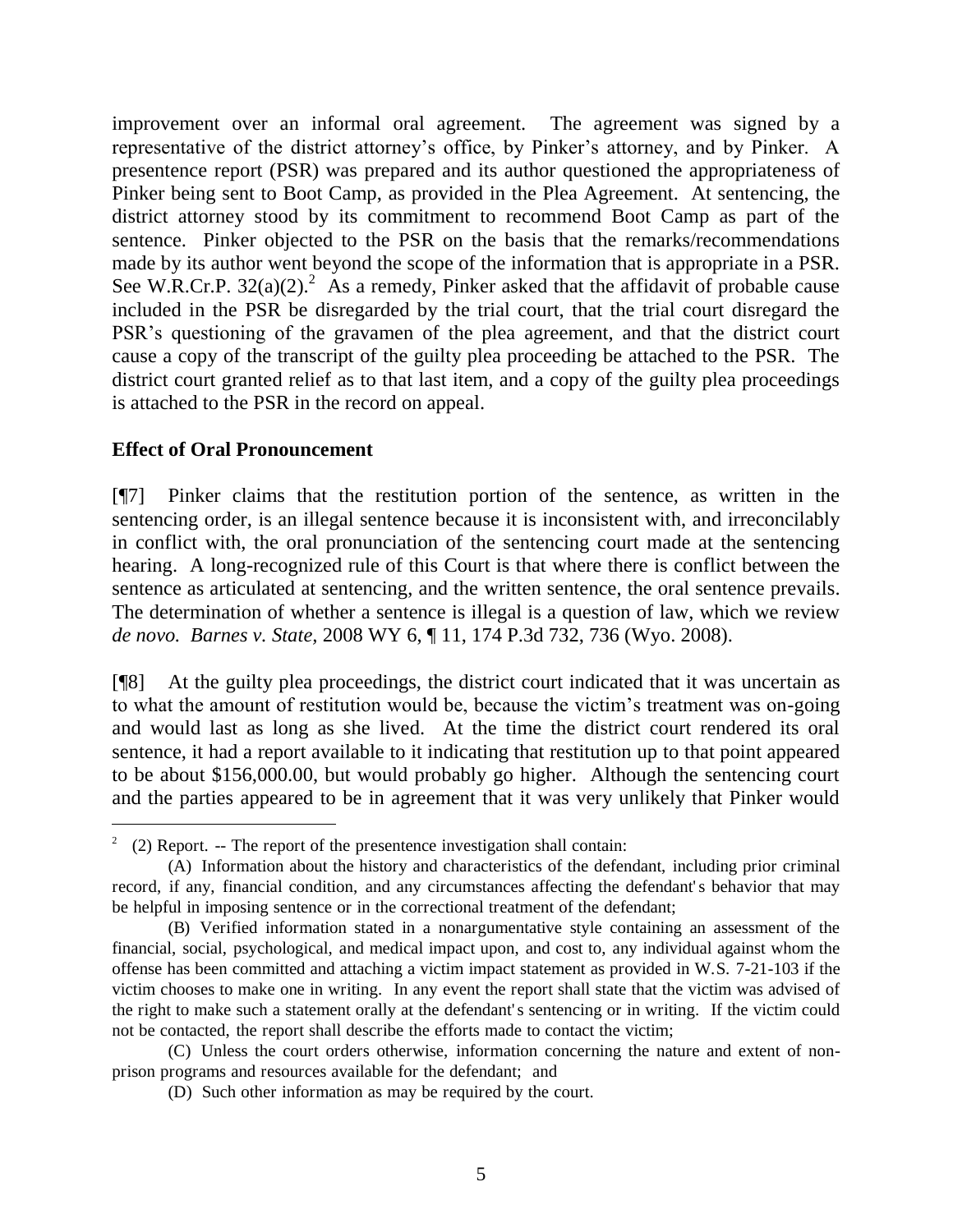ever be able to pay any restitution, and little attention was given to detail in fashioning a realistic restitution order that was arrived at in the way contemplated by the governing statutes, eventually the district court made this oral pronouncement with respect to restitution: "I don"t think it is likely Mr. Pinker will ever make substantial restitution. The Court will order that he make restitution in whatever amount winds up being appropriate not to exceed \$200,000.00 because it"s ongoing. We don"t know what the final amount will be." In the oral pronouncement, the district court did not name a "victim" who was eligible to receive restitution. In the written sentence, the district court set restitution at \$156,671.92 and identified a victim (precisely what was advanced by the PSR). The record on appeal contains evidence that will support only that latter sum as the correct amount of restitution owing at the time of sentencing.

[¶9] With respect to restitution, Wyo. Stat. Ann. § 7-9-103 (LexisNexis 2007) provides:

### **§ 7-9-103. Determination of amount owed; execution.**

(a) As part of the sentencing process including deferred prosecutions under W.S. 7-13-301, in any misdemeanor or felony case, the prosecuting attorney shall present to the court any claim for restitution submitted by any victim.

(b) In every case in which a claim for restitution is submitted, **the court shall fix a reasonable amount as restitution owed to each victim for actual pecuniary damage resulting from the defendant's criminal activity**, and shall include its determination of the pecuniary damage as a special finding in the judgment of conviction or in the order placing the defendant on probation under W.S. 7-13- 301. In determining the amount of restitution, the court shall consider and include as a special finding, each victim's reasonably foreseeable actual pecuniary damage that will result in the future as a result of the defendant's criminal activity. A long-term physical health care restitution order shall be entered as provided in W.S. 7-9-113 through 7-9-115.

(c) The court shall order the defendant to pay all or part of the restitution claimed or shall state on the record specific reasons why an order for restitution was not entered. If the court determines that the defendant has no ability to pay and that no reasonable probability exists that the defendant will have an ability to pay in the future, the court shall enter specific findings in the record supporting its determination.

(d) Any order for restitution under this chapter constitutes a judgment by operation of law on the date it is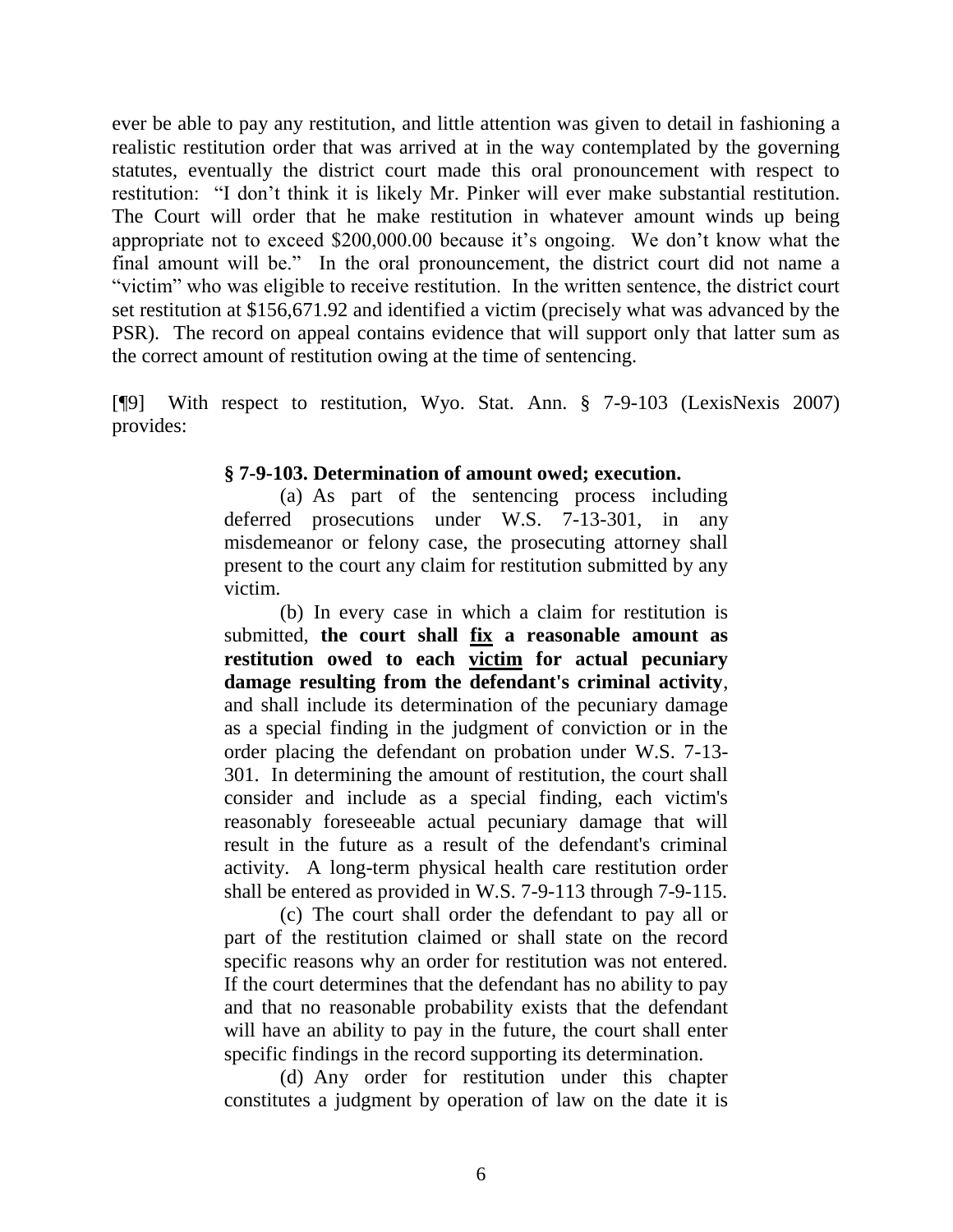entered. To satisfy the judgment, the clerk, upon request of the victim or the district attorney, may issue execution in the same manner as in a civil action.

(e) The court's determination of the amount of restitution owed under this section is not admissible as evidence in any civil action.

(f) The defendant shall be given credit against his restitution obligation for payments made to the victim by the defendant's insurer for injuries arising out of the same facts or event. [Emphasis added.]

[¶10] The essence of Pinker's argument is that the district court's oral sentence effectively awarded an uncertain and unspecified amount of restitution, not to exceed \$200,000.00, and did not name the victim. His claim is that both of these matters are required to be made definite in the oral sentence and, having failed to comply with the statute, the sentence is illegal. We conclude that there is no real ambiguity in the trial court"s sentences, both oral and written and, furthermore, there is no real discrepancy or conflict between them. See *Williams v. State*, 949 P.2d 878, 879-80 (Wyo. 1997); *Christensen v. State*, 854 P.2d 675, 678-81 (Wyo. 1993). Under the circumstances presented here, the plea agreement clearly informed Pinker that he would be required to pay restitution for the treatment provided to his daughter. The district court mistakenly believed that it could order Pinker to be required to pay restitution in an amount "to be determined." *Id.*, at 681. However, that mistaken belief was corrected prior to entry of the written sentence. The evidence of record fully supported the district court's initial oral findings and that can easily be followed through to the written sentence. Under these circumstances, we must reject Pinker"s contention that the oral sentence conflicts with the written sentence, and we also must reject any suggestion that the oral sentence was illegal. We also note that Pinker did not make objections to the restitution award either at the sentencing hearing or after the written sentence was entered of record. See *Chippewa v. State*, 2006 WY 11, ¶¶ 6-7, 126 P.3d 129, 131 (Wyo. 2006).

# **Authority of the District Court to Order Restitution to OHCF**

[¶11] Pinker contends that the OHCF is not a victim as defined by the governing statute and, hence, the district court exceeded its statutory authority. As with the issue discussed above, this is a question of law that we review *de novo*. A part of the plea agreement in force in this case made it clear that Pinker would be paying restitution to the victim or victims of his crime. That, of course, was aimed directly and primarily at the costs of caring for and maintaining his daughter. "Victim" is defined by statute: ""Victim" means a person who has suffered pecuniary damage as a result of a defendant's criminal activities. An insurer which paid any part of a victim's pecuniary damages shall be regarded as the victim only if the insurer has no right of subrogation and the insured has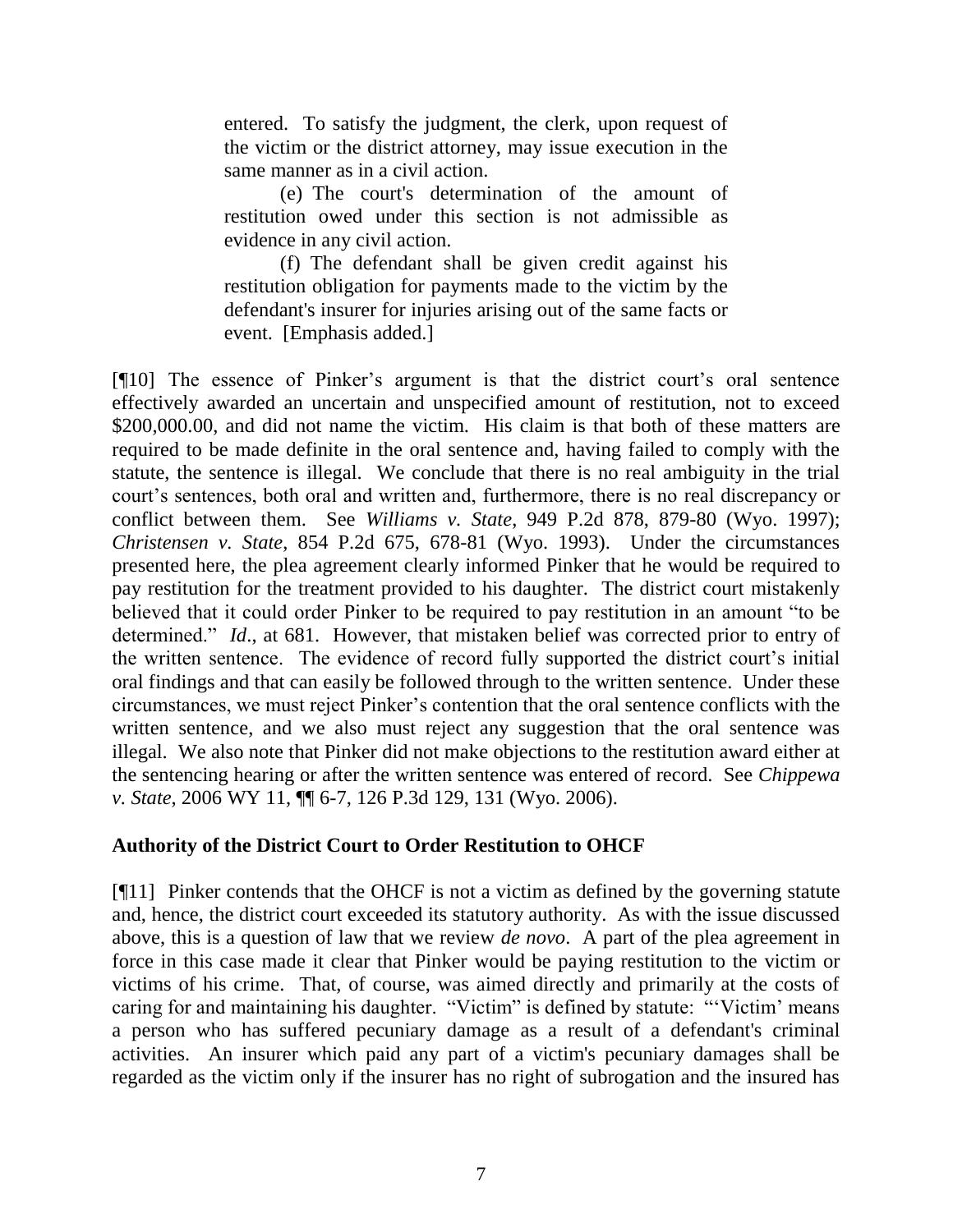no duty to pay the proceeds of restitution to the insurer." Wyo. Stat. Ann  $\S$  7-9-101(a) (v) (LexisNexis 2007).

[¶12] In this regard it is also relevant to consider the provisions of Wyo. Stat. Ann. § 7- 9-106 (LexisNexis 2007):

# **§ 7-9-106. Factors considered by probation and parole officer, and by court.**

(a) The probation and parole officer or other person directed by the court when assisting the defendant in preparing the plan of restitution, and the court before approving or modifying the plan of restitution, shall consider:

(i) The number of victims;

(ii) The pecuniary damages of each victim including, for those cases within the provisions of W.S. 7-9- 113 through 7-9-115, the long-term physical health care cost of the victim;

(iii) The defendant's:

(A) Physical and mental health and

condition;

(B) Age;

(C) Education;

(D) Employment circumstances;

(E) Potential for employment and vocational training;

(F) Family circumstances; and

(G) Financial condition and whether the defendant has an ability to pay or whether a reasonable probability exists that the defendant will have an ability to pay.

(iv) Whether compensation has been paid to any victim under the Crime Victims Compensation Act [§§ 1- 40-101 through 1-40-119];

(v) What plan of restitution will most effectively aid the rehabilitation of the defendant; and

(vi) Other appropriate factors.

[¶13] Wyo. Stat. Ann §§ 7-9-113, 7-9-114, and 7-9-115 (LexisNexis 2007) provide:

# **§ 7-9-113. Restitution for long-term care.**

(a) In addition to any other punishment prescribed by law and any restitution ordered pursuant to W.S. 7-9-102 which did not include long-term physical health care costs,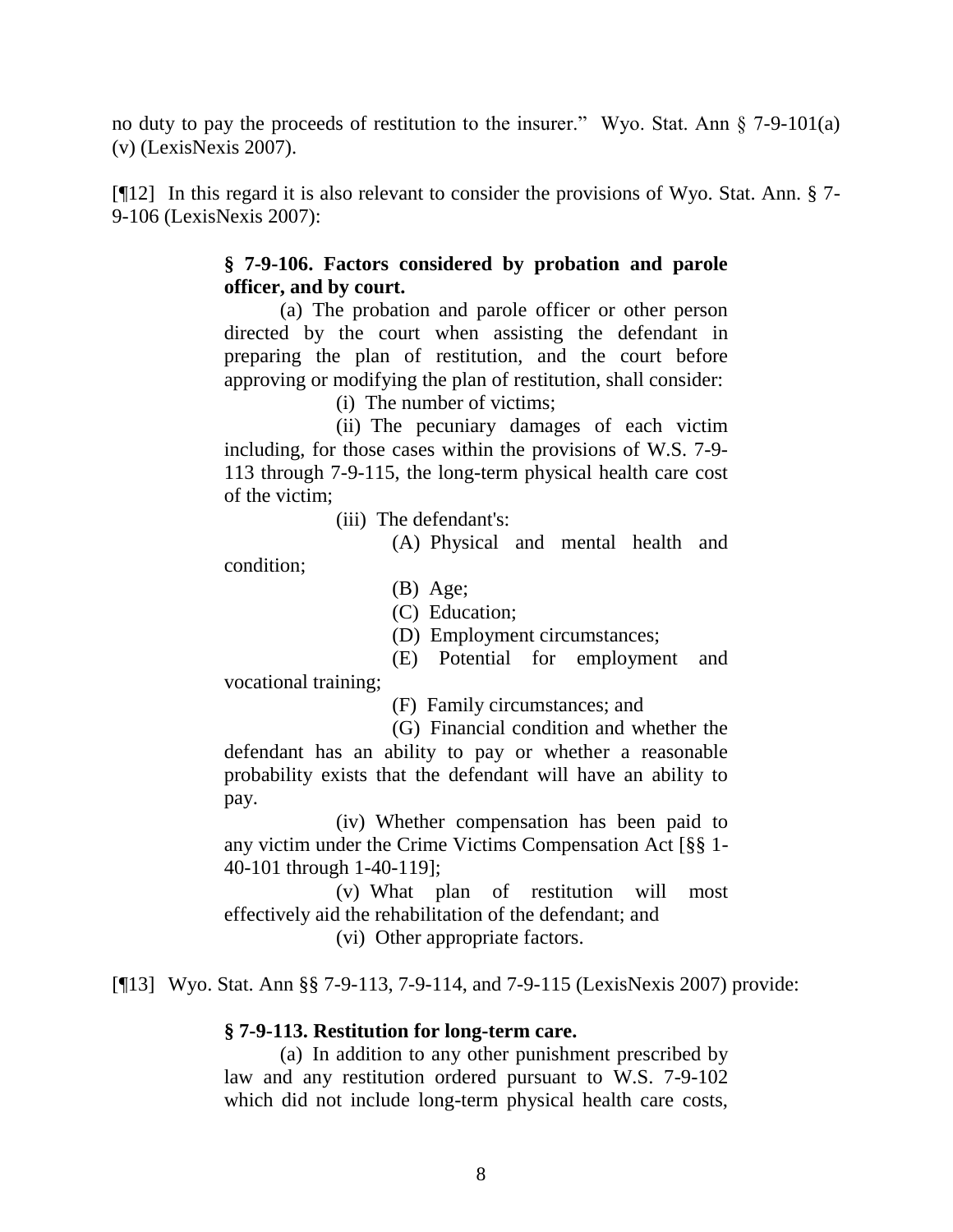the court may, upon conviction of any misdemeanor or felony, order a defendant to pay restitution to a victim in accordance with the provisions of W.S. 7-9-114 if the victim has suffered physical injury as a result of the crime which is reasonably probable to require or has required long-term physical health care for more than three (3) months.

(b) As used in W.S. 7-9-113 through 7-9-115 "longterm physical health care" includes mental health care.

# **§ 7-9-114. Determination of long-term restitution; time for order; enforcement.**

(a) In determining the amount of restitution to be ordered for long-term physical health care, the court shall consider the factors stated in W.S. 7-9-106 together with an estimated monthly cost of long-term physical health care of the victim provided by the victim or his representative. The victim's estimate of long-term physical health care costs may be made as part of a victim impact statement under W.S. 7- 21-103 or made separately. The court shall enter the longterm physical health care restitution order at the time of sentencing. An order of restitution made pursuant to this section shall fix a monthly amount to be paid by the defendant for as long as long-term physical health care of the victim is required as a result of the crime. The order may exceed the length of any sentence imposed upon the defendant for the criminal activity. The court shall include as a special finding in the judgment of conviction its determination of the monthly cost of long-term physical health care.

(b) Restitution ordered under this section shall be paid as provided in W.S. 7-9-108. The restitution order shall be a civil judgment against the defendant and may be enforced by any means provided for enforcing other restitution orders and civil judgments.

# **§ 7-9-115. Modification of order.**

After a long-term physical health care restitution order has been entered, the court may from time to time, on the petition of either the defendant or the victim, or upon its own motion, modify the order as to the amount of monthly payments. Any modification of the order shall only be based upon a substantial change of circumstances relating to the cost of long-term physical health care or the financial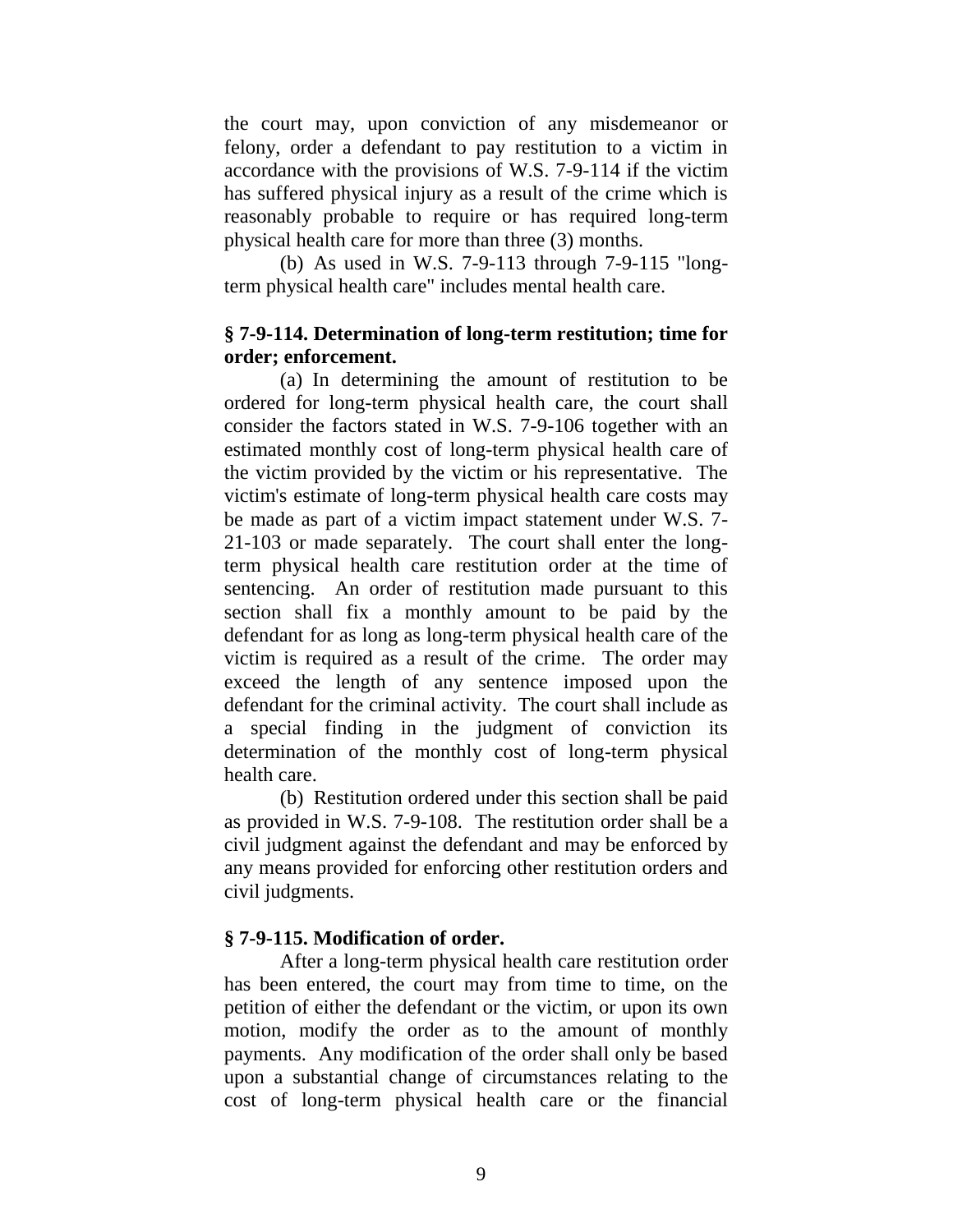condition of either the defendant or the victim. The petition shall be filed as part of the original criminal docket.

[¶14] Although the record on appeal does not provide us with any clues as to why these statutes were not consulted, they were not, and no issue is raised by Pinker in that regard.

[¶15] We continue our discussion, but not without first noting that there was a general agreement below that Pinker should be required to pay restitution of some sort. How much that should be, and to whom it should be paid, did not appear to be given much thought by anyone, prior to the day of sentencing. The crux of Pinker"s argument is that this Court has held that an order of restitution which exceeds the authority granted by the statutes governing restitution would be void, and a void order may be challenged at any time. *Hite v. State*, 2007 WY 199, ¶ 10, 172 P.3d 737, 739-40 (Wyo. 2007).

[¶16] This language from the statutory definition of "victim" gives rise to the second issue the parties ask us to resolve: "An insurer which paid any part of a victim's pecuniary damages shall be regarded as the victim only if the insurer has no right of subrogation and the insured has no duty to pay the proceeds of restitution to the insurer." In this case, Medicaid paid the enormous medical bills generated by the treatment for the injuries inflicted by Pinker on his daughter. Wyo. Stat. Ann. §§ 42-4-201 through 42-4- 206 (LexisNexis 2007) detail the State of Wyoming"s right to recover, by way of subrogation, benefits paid for Medicaid services under circumstances like those presented in this case. We resolved a similar issue in *Nixon v. State*, 994 P.2d 324, 330 (Wyo. 1999):

> Nixon contends the court's order to pay \$95 to the Division is not authorized under the restitution statute. In ordering restitution, the trial court's exercise of discretion is circumscribed by the statutes authorizing restitution. *Aldridge v. State*, 956 P.2d 341, 343 (Wyo.1998). Whether the restitution statutes authorize payment to the Division is a question of law, which we review de novo. *Witt v. State*, 892 P.2d 132, 137 (Wyo.1995). If the trial court's conclusion is in accordance with law, it is affirmed. *Id*. (citing *Parker Land & Cattle Co. v. Wyoming Game & Fish Comm'n*, 845 P.2d 1040, 1042 (Wyo.1993)).

> Wyo. Stat. Ann. § 7-9-102 (LEXIS 1999) directs the sentencing court to order payment of restitution to each victim. "Victim" is defined in Wyo. Stat. Ann. § 7-9- 101(a)(v) (LEXIS 1999):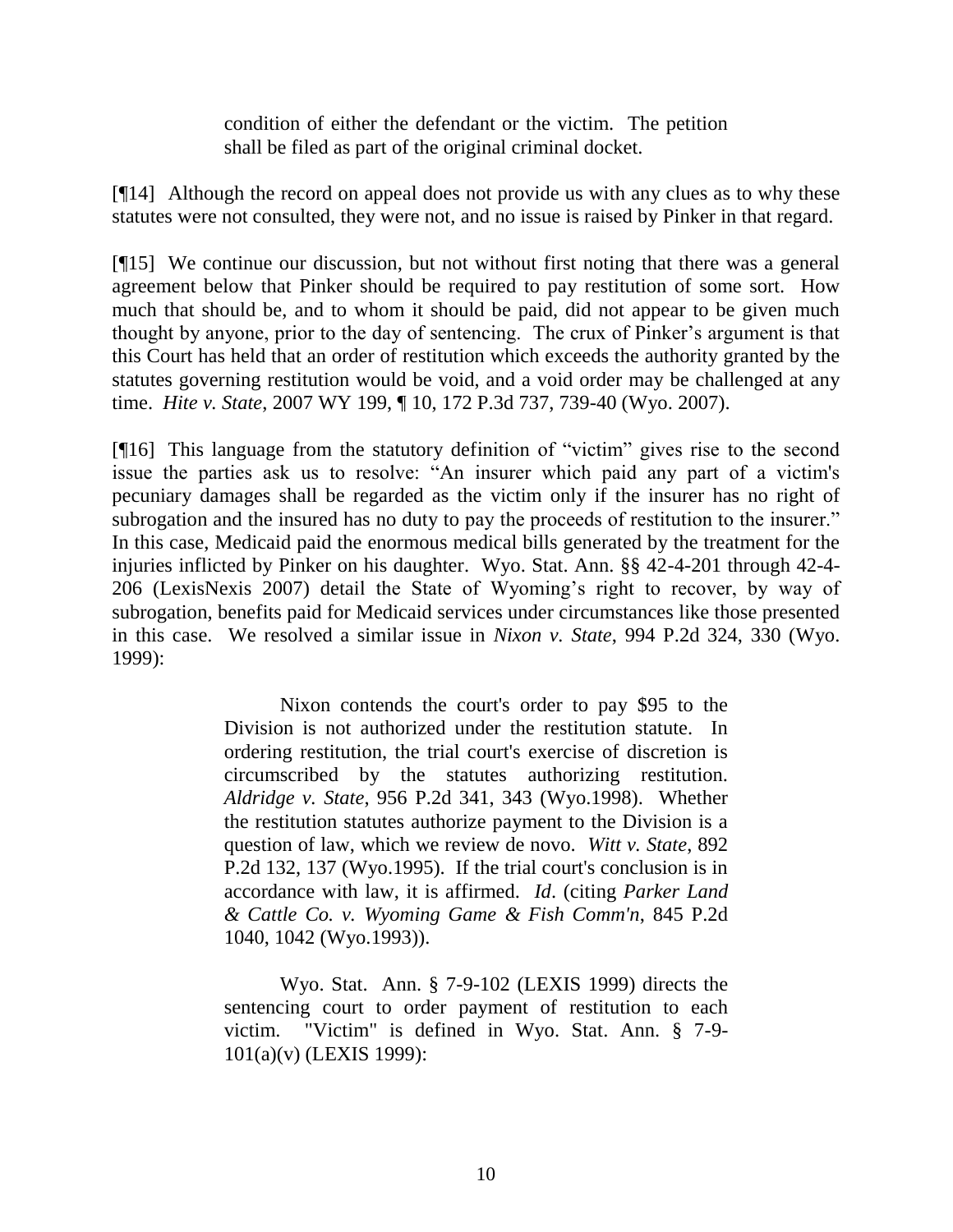(v) "Victim" means a person who has suffered pecuniary damage as a result of a defendant's criminal activities. An insurer which paid any part of a victim's pecuniary damages shall be regarded as the victim only if the insurer has no right of subrogation and the insured has no duty to pay the proceeds of restitution to the insurer.

Nixon contends the Division does not qualify as a victim under the restitution statute because it is an insurer with a right of subrogation. Nixon's argument focuses on whether the Division has a right of subrogation. We agree that Wyo. Stat. Ann. § 27-14-105 (LEXIS 1999) allows subrogation. However, that still leaves the question of whether the Division is an "insurer."

The restitution statute does not define "insurer." Looking to the logical source for a definition, we turn to the Wyoming Insurance Code which defines "insurer" as "any person engaged as indemnitor, surety or contractor in the business of entering into contracts of insurance or annuity" and defines insurance as a contract. Wyo. Stat. Ann. § 26-1-  $102(a)(xvi)$ ,  $(xv)$  (LEXIS 1999). The Division is not in the business of entering into contracts of insurance or annuity and does not enter into contracts with employees or employers for insurance. The Insurance Code does not purport to govern the workers' compensation system. Further, the Division was required to pay Deputy Urman's medical expenses which resulted from Nixon's assault. It would be against public policy to allow a criminal defendant to avoid responsibility for damages he caused merely because the injured party was acting within the scope of his employment. Therefore, we hold the Division is not an insurer for purposes of the restitution statute, and the trial court's order is affirmed.

Also see *Whitten v. State*, 2005 WY 55, ¶¶ 20-22, 110 P.2d 892, 897 (Wyo. 2005).

[¶17] The same basic analysis applies here as well. Also see generally, Kimberly J. Winbush, Annotation, *Persons or Entities Entitled to Restitution as "Victim" under State Criminal Restitution Statute*, 92 A.L.R. 5<sup>th</sup> 35, § 25 (Insurance company) (2001 and Supp. 2008).

[¶18] The complexities of this matter were not specifically called to the attention of the district court, nor were they given any serious consideration below. However, based